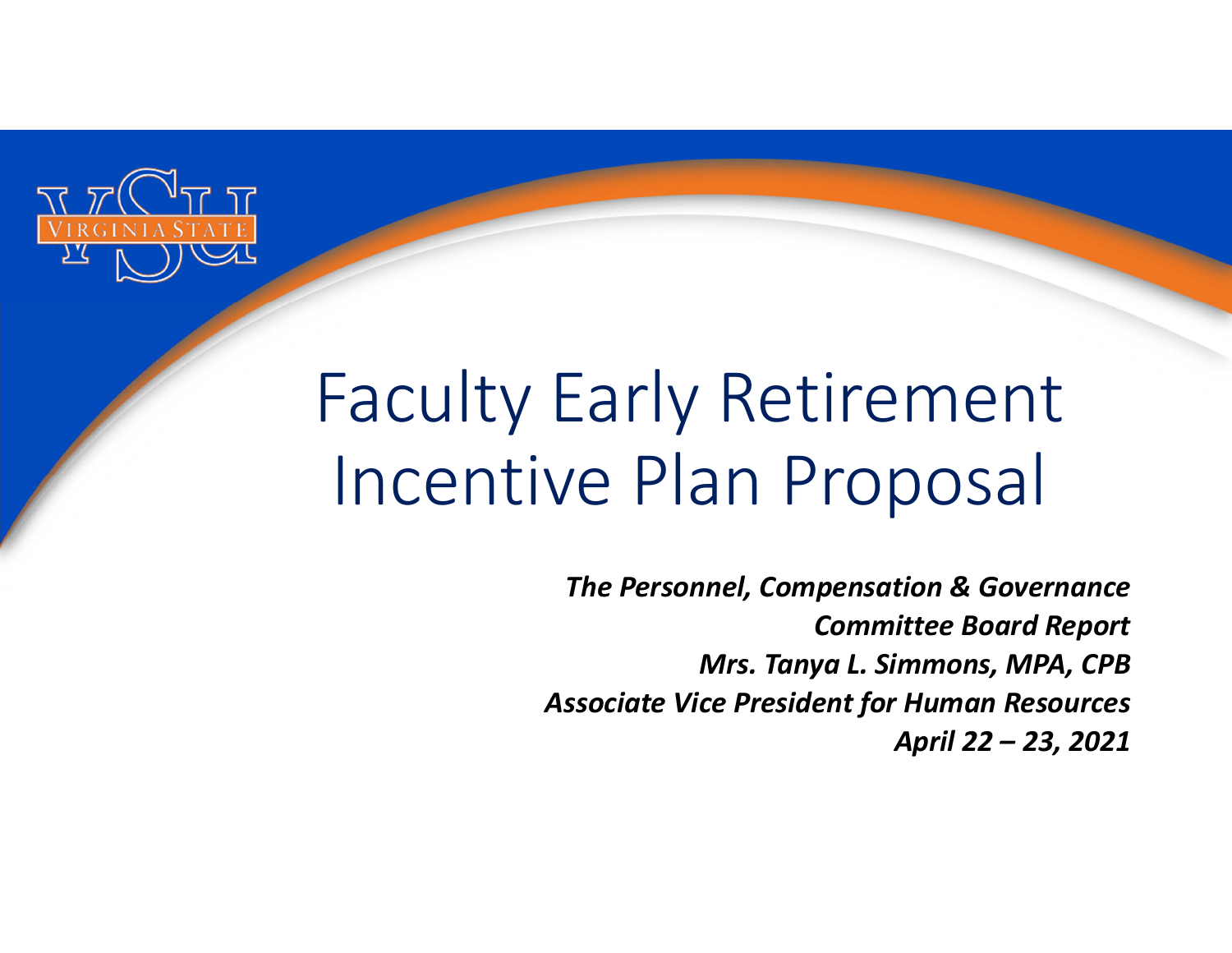

## VIRGINIA CODE §23.1‐1302 EARLY RETIREMENT INCENTIVE PROGRAM PROPOSAL

Under the Code, the governing board of a public higher education institution may establish a compensation plan to incentivize voluntary early retirement for Tenured, Teaching & Research Faculty.

The total cost for any compensation plan established under this section shall not exceed one percent of the institution's faculty salaries and associated benefits.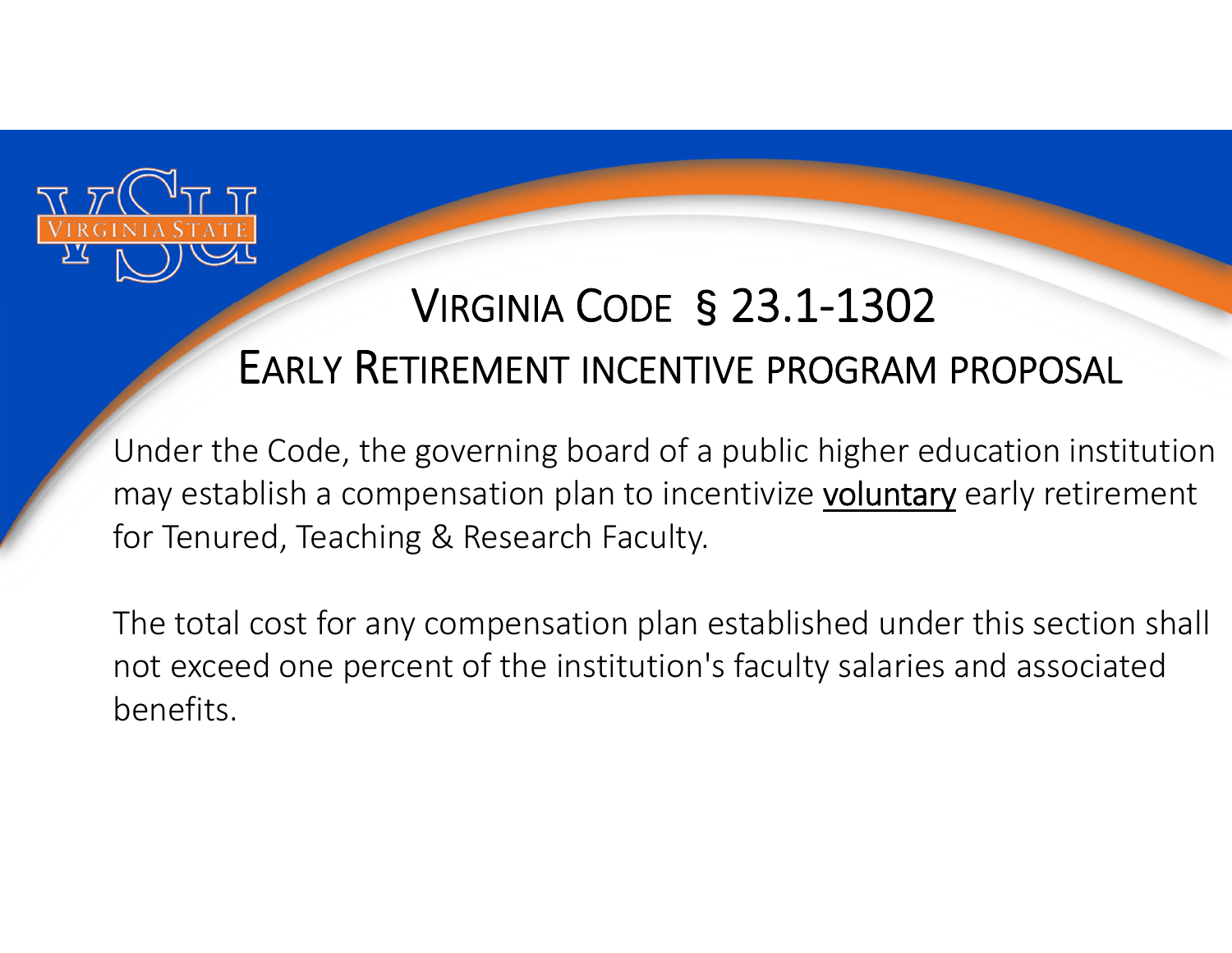

#### University Staff Incentives

Because the desire is to have the ability to offer a voluntary incentive to all faculty and staff, we are in conversations with the Office of the Attorney General to explore the possibility.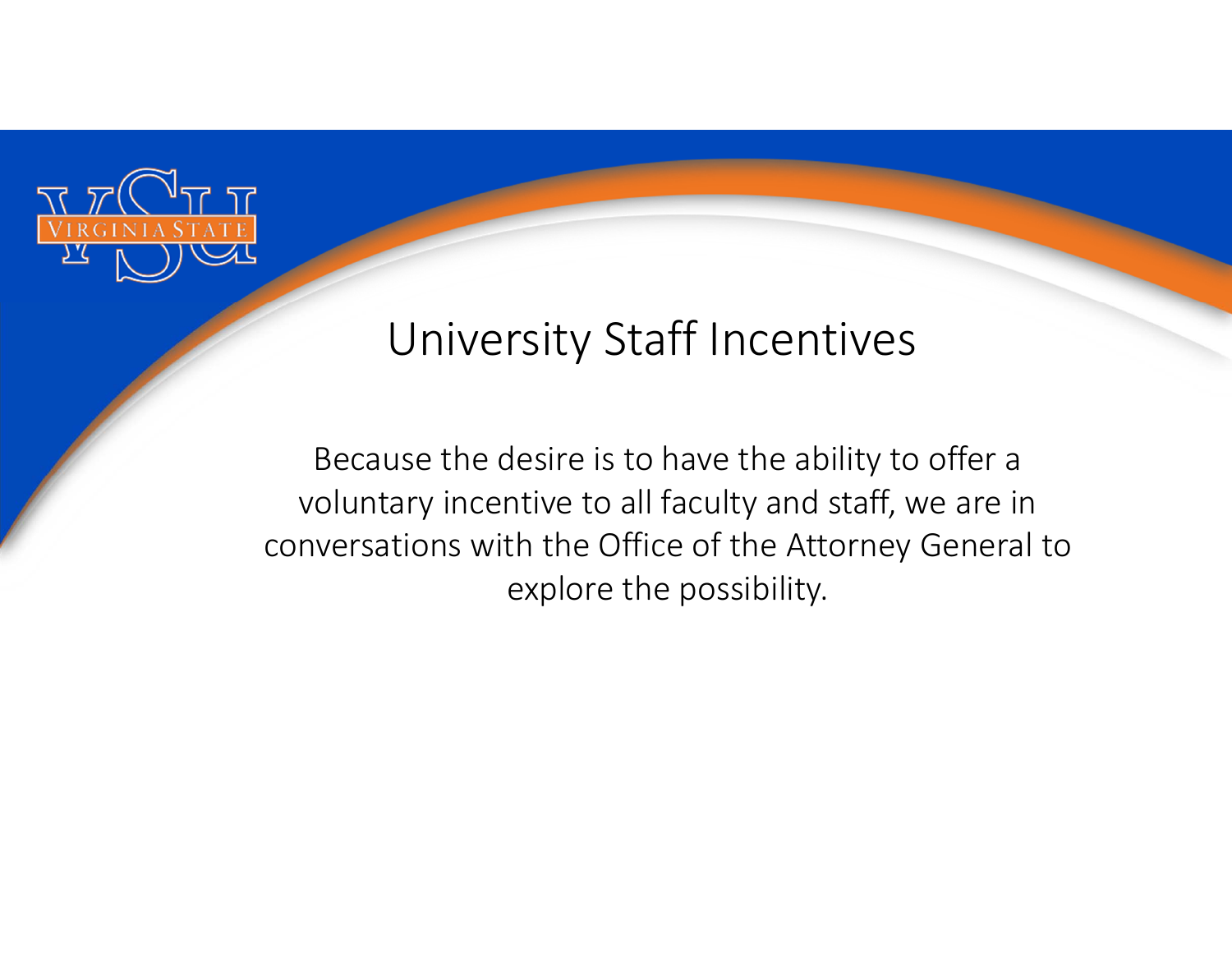

## Action Items

We are asking the Board of Visitors to approve

- 1. The implementation of ERIP
- 2. Approval to exceed the VA Code of 1% of faculty salaries/fringe benefits to 5%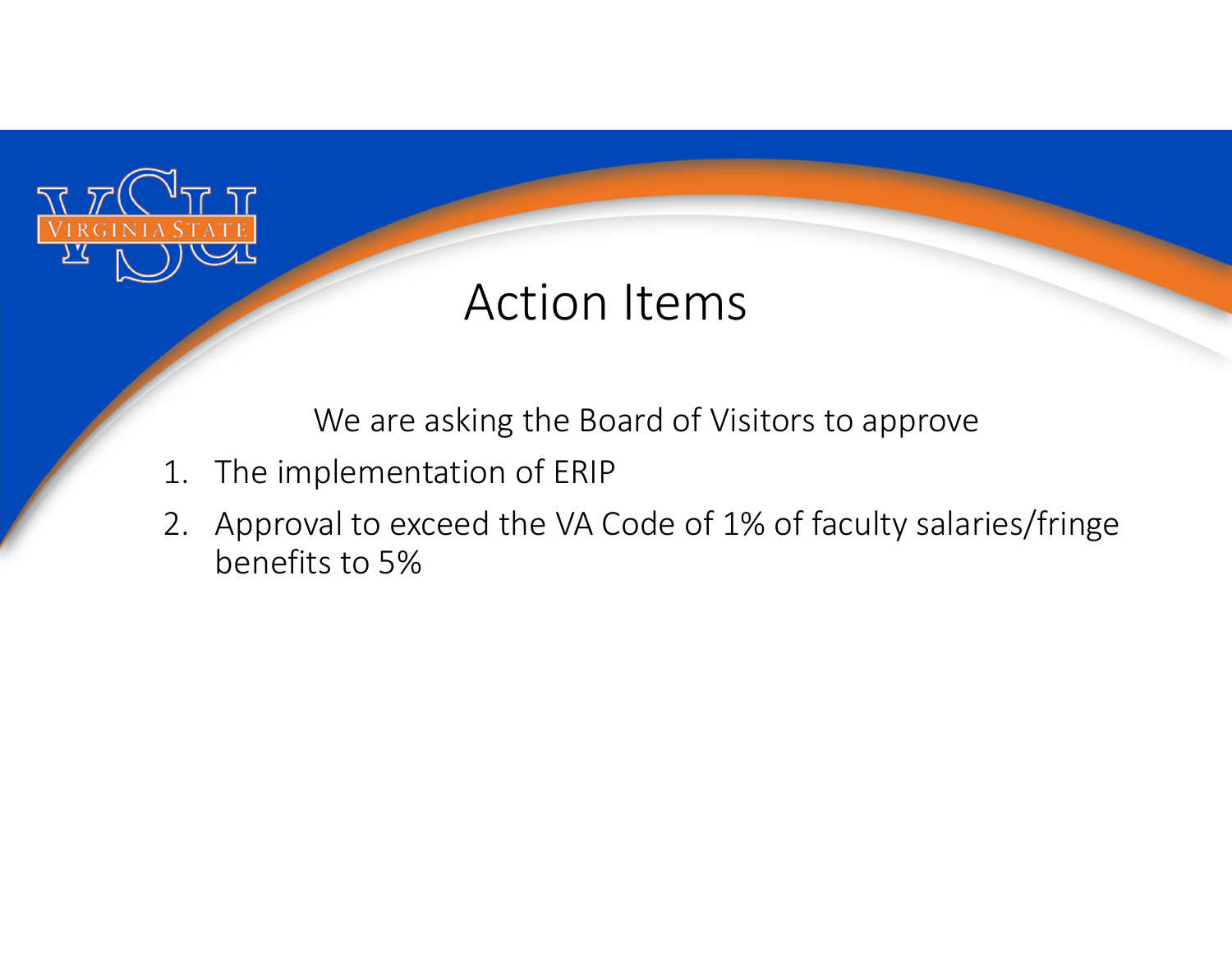

# VIRGINIA CODE §23.1‐1302 EARLY RETIREMENT INCENTIVE PROGRAM PROPOSAL **ELIGIBILITY**

- **❖** Tenured teaching & research faculty
- Age 60 with 10 or more years of full‐time service at VSU
- Must actively withdraw from the Virginia Retirement System (VRS) and/or Optional Retirement Plan (ORP) which means agree to retire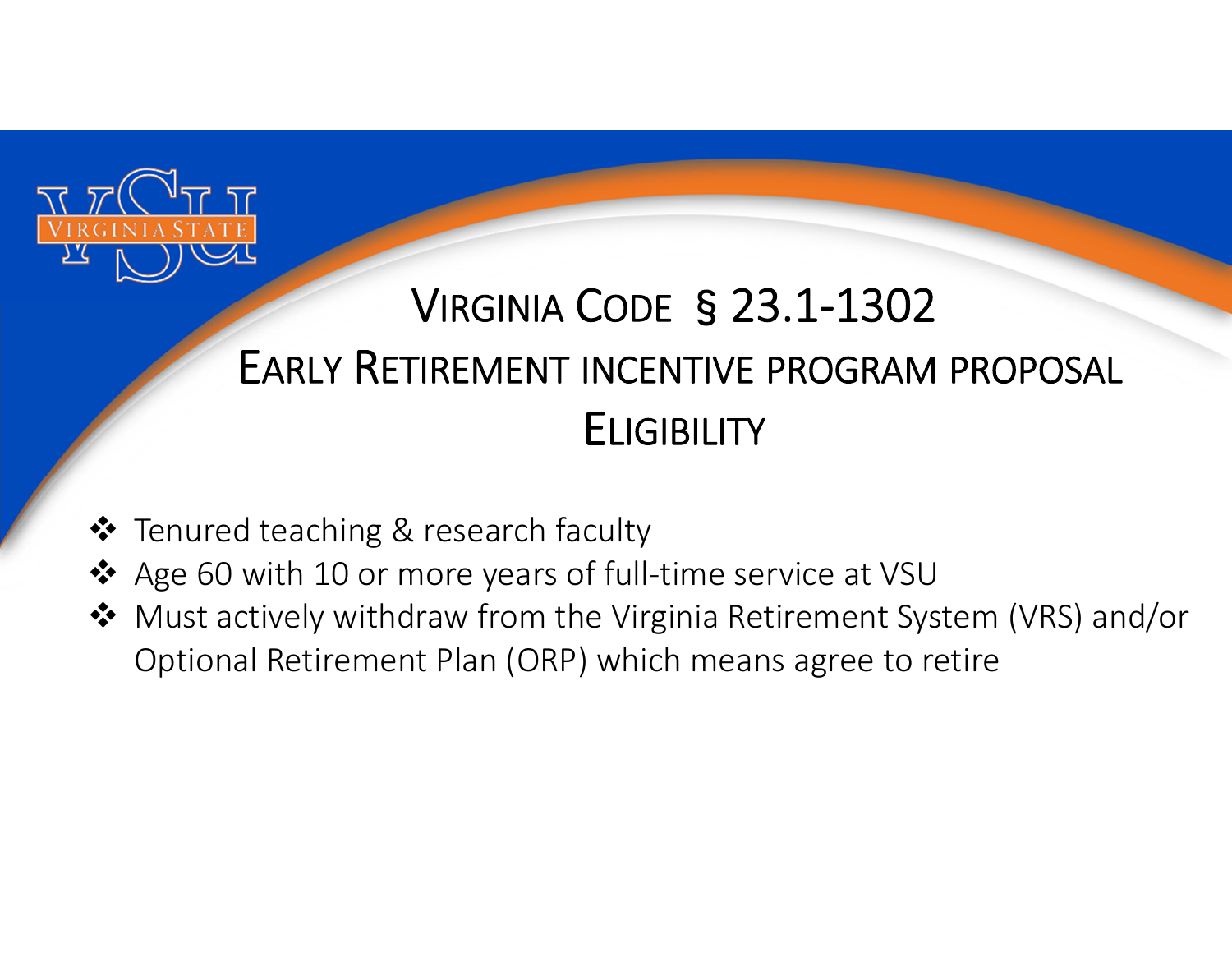

#### EARLY RETIREMENT INCENTIVE PROGRAM

- Out of 273 Teaching/Research Faculty
- ❖ 64 are tenured and meet the Age/Svc requirements
- ❖ 23% of the Teaching/Research Faculty
- **❖** University Succession Plan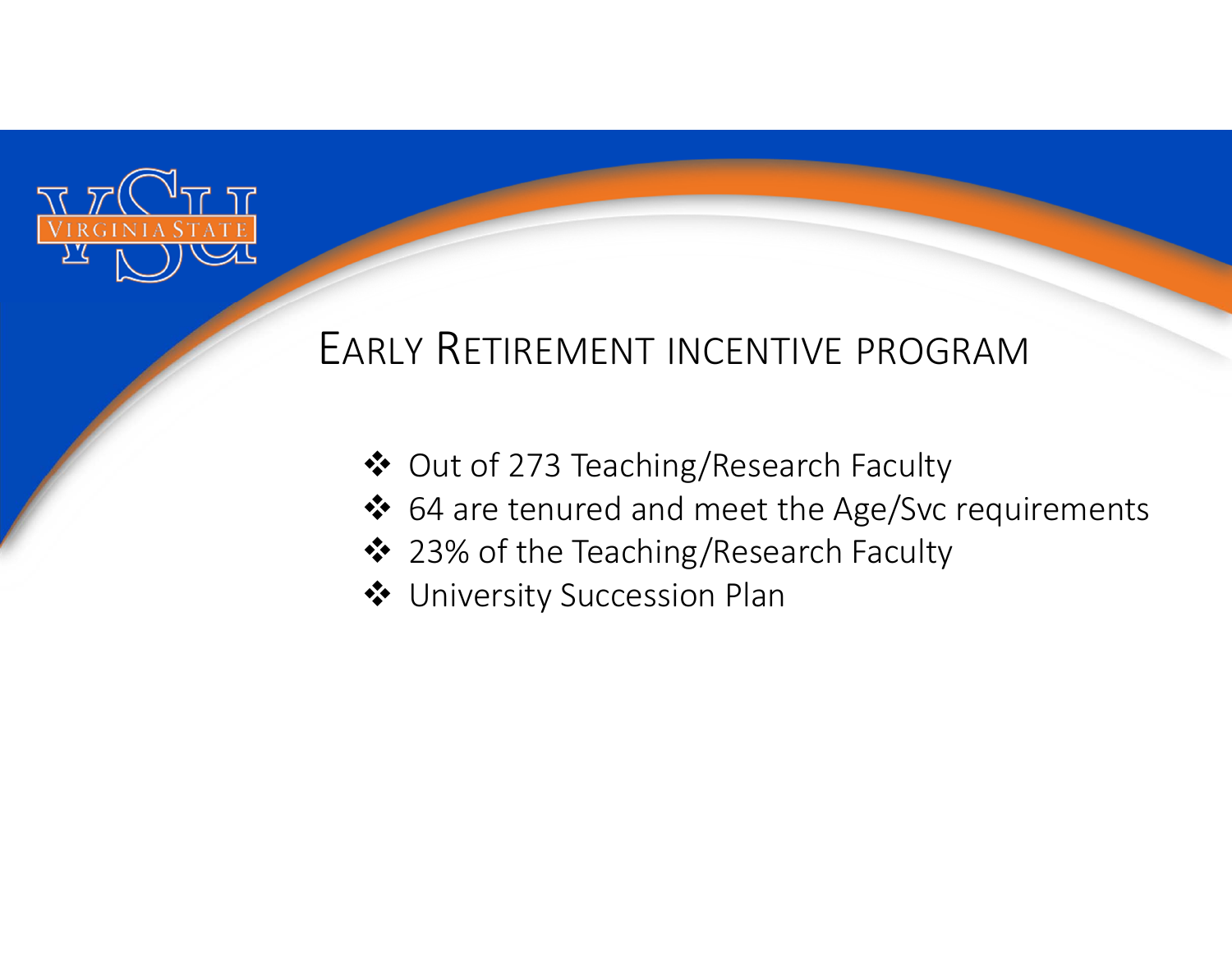

#### EARLY RETIREMENT INCENTIVE EXAMPLE

- ❖ 2% of Base Salary X Total Years of Service
- ❖ \$15,000 Health Care Lump Sum Payment
- Up to \$95,000
- ❖ Payments must be allocated over at least two years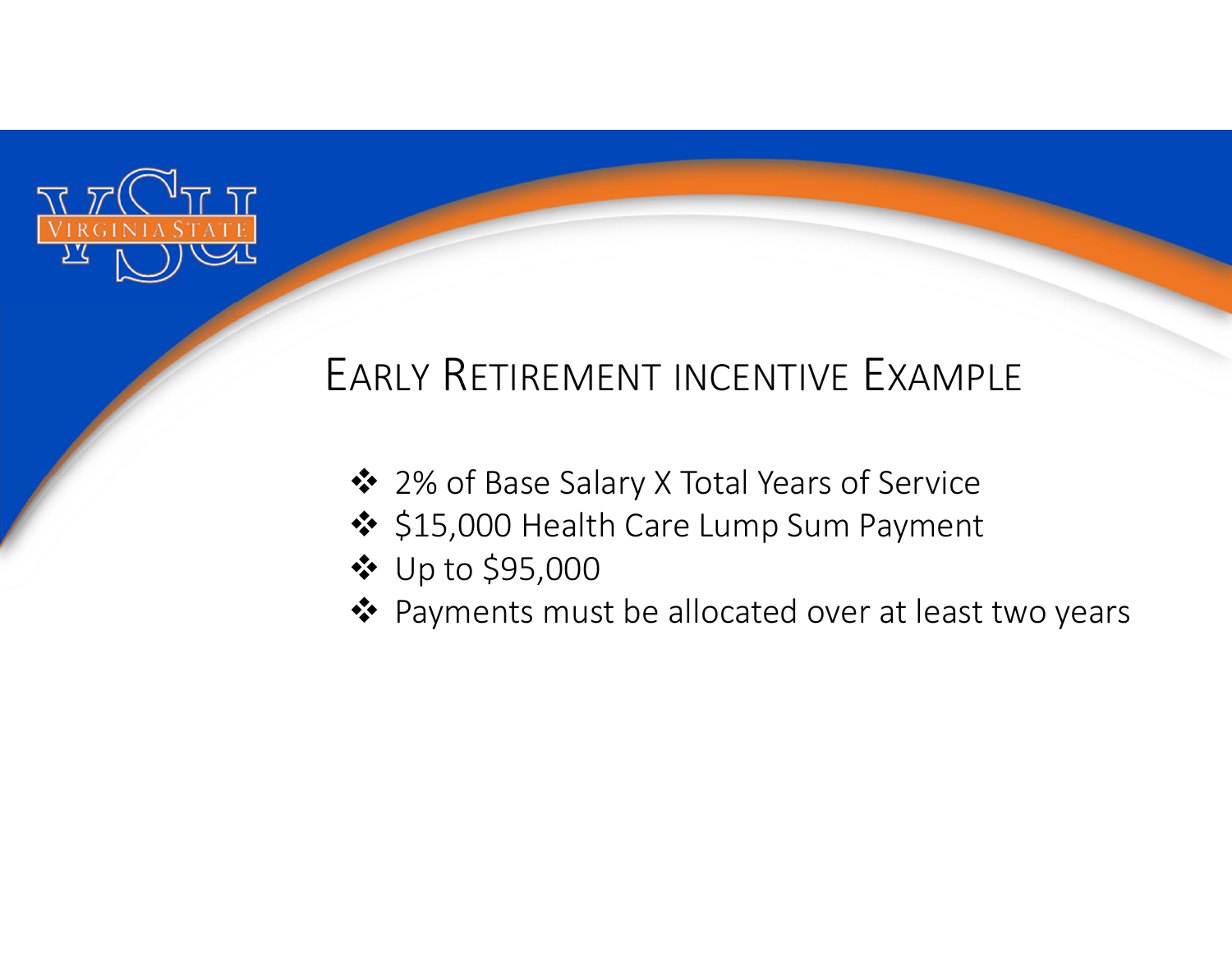

## Proposal Example

| <b>Early Retirement Incentive Payment Proposal</b>   |                                |             |                          |
|------------------------------------------------------|--------------------------------|-------------|--------------------------|
| <b>Age</b>                                           | 61                             | 68          | 72                       |
|                                                      | <b>Base Salary \$75,000.00</b> |             | \$98,500.00 \$111,900.00 |
| <b>Years of Service</b>                              | 25 <sub>1</sub>                | 30          | 37                       |
|                                                      |                                |             |                          |
| 2% of Base Salary \$1,500.00                         |                                | \$1,970.00  | \$2,238.00               |
| <b>Total Years of Service</b>                        | 25                             | 30          | 37                       |
| Incentive Payout \$37,500.00                         |                                | \$59,100.00 | \$82,806.00              |
| Health Care Lump Sum Payment Incentive \$15,000.00   |                                | \$15,000.00 | \$15,000.00              |
| Total Incentive to Voluntary Retirement* \$52,500.00 |                                |             | $$74,100.00$ \$97,806.00 |
| <i>*Capped at \$95,000.00</i>                        |                                |             |                          |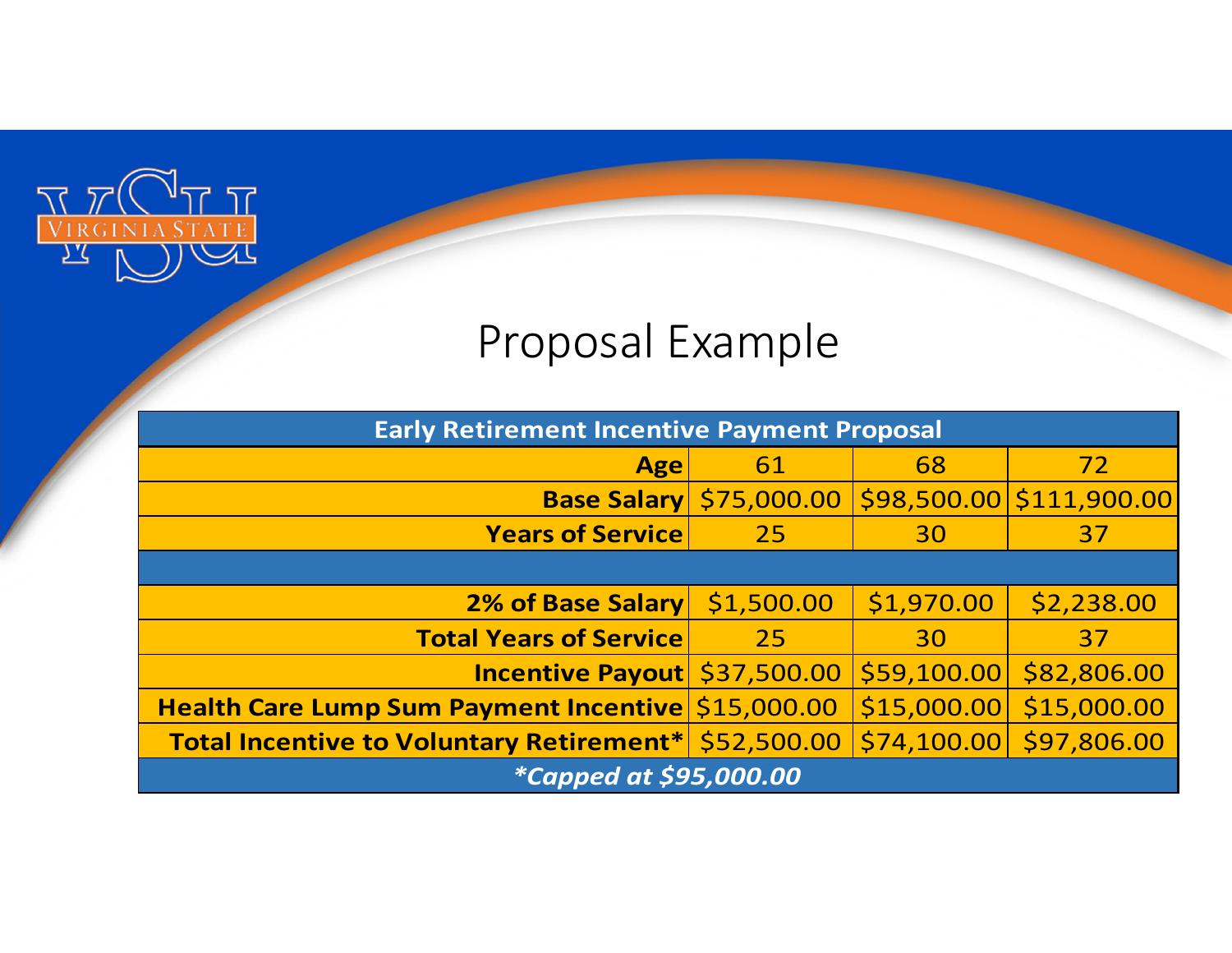

# Review & Approvals

The plan must be reviewed by:

**❖**The President Department of Human Resource Management (DHRM) Virginia Retirement System (VRS) Faculty Senate (FS)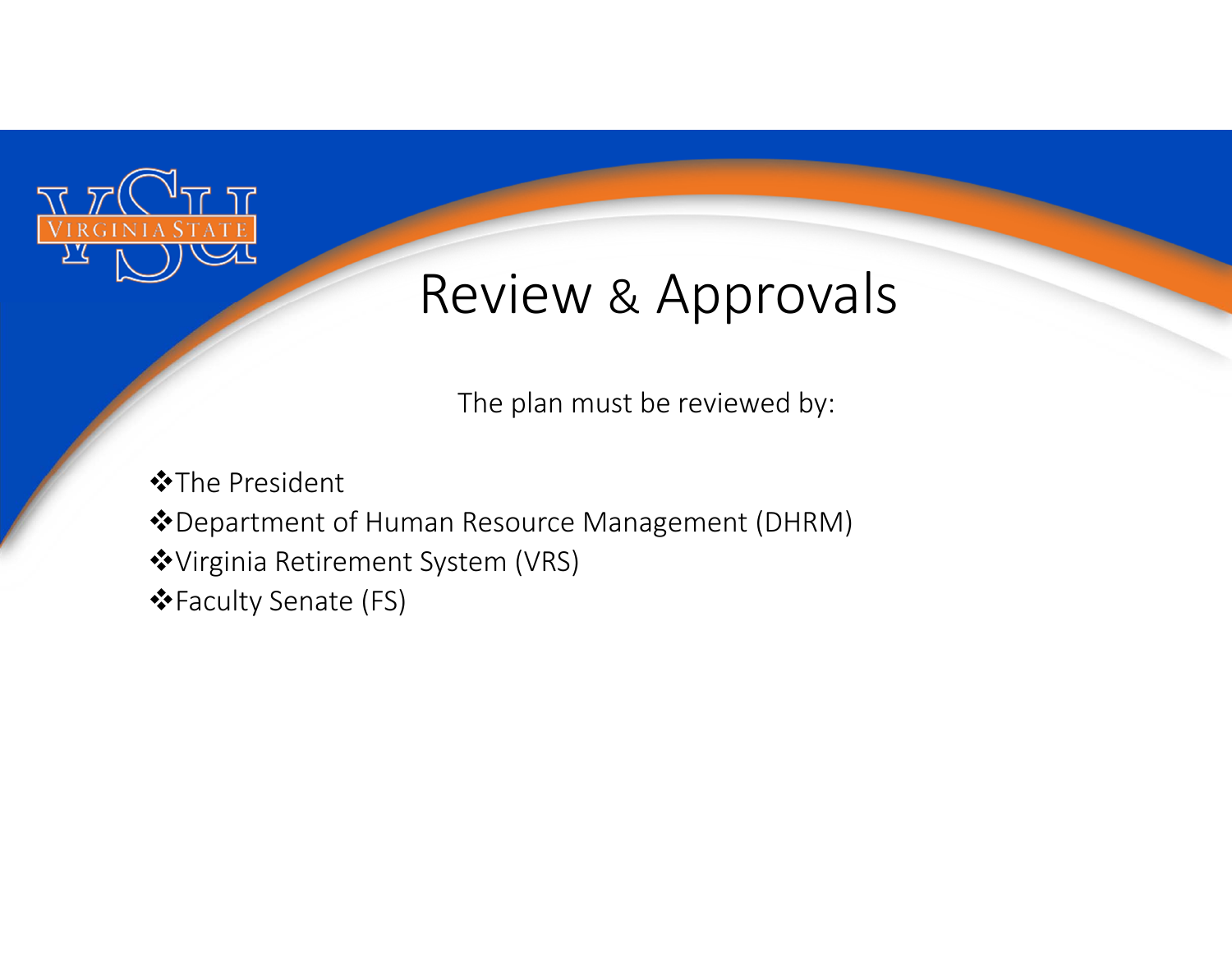

# Review & Approvals

The plan must be approved by:

The President

Faculty Senate (FS)

Board of Visitors (BOV)

Attorney General's Office (OAG)

State Council of Higher Education for Virginia (SCHEV)

Secretary of Education (Governor's Office)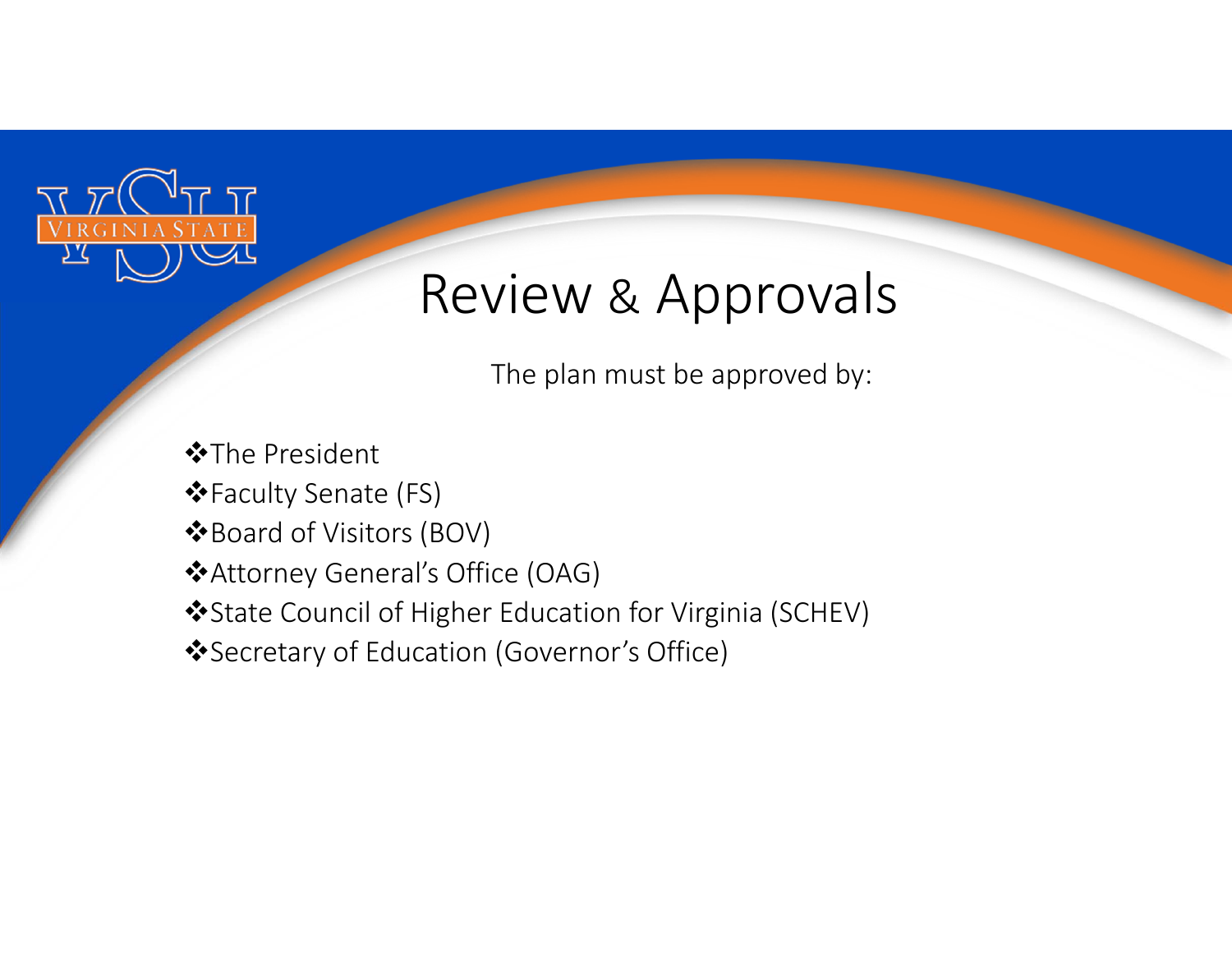

## Climate Survey & Salary Equity Study Update

After being stalled due to the pandemic, we have identified two vendors that we will move forward with oral presentations and negotiations.